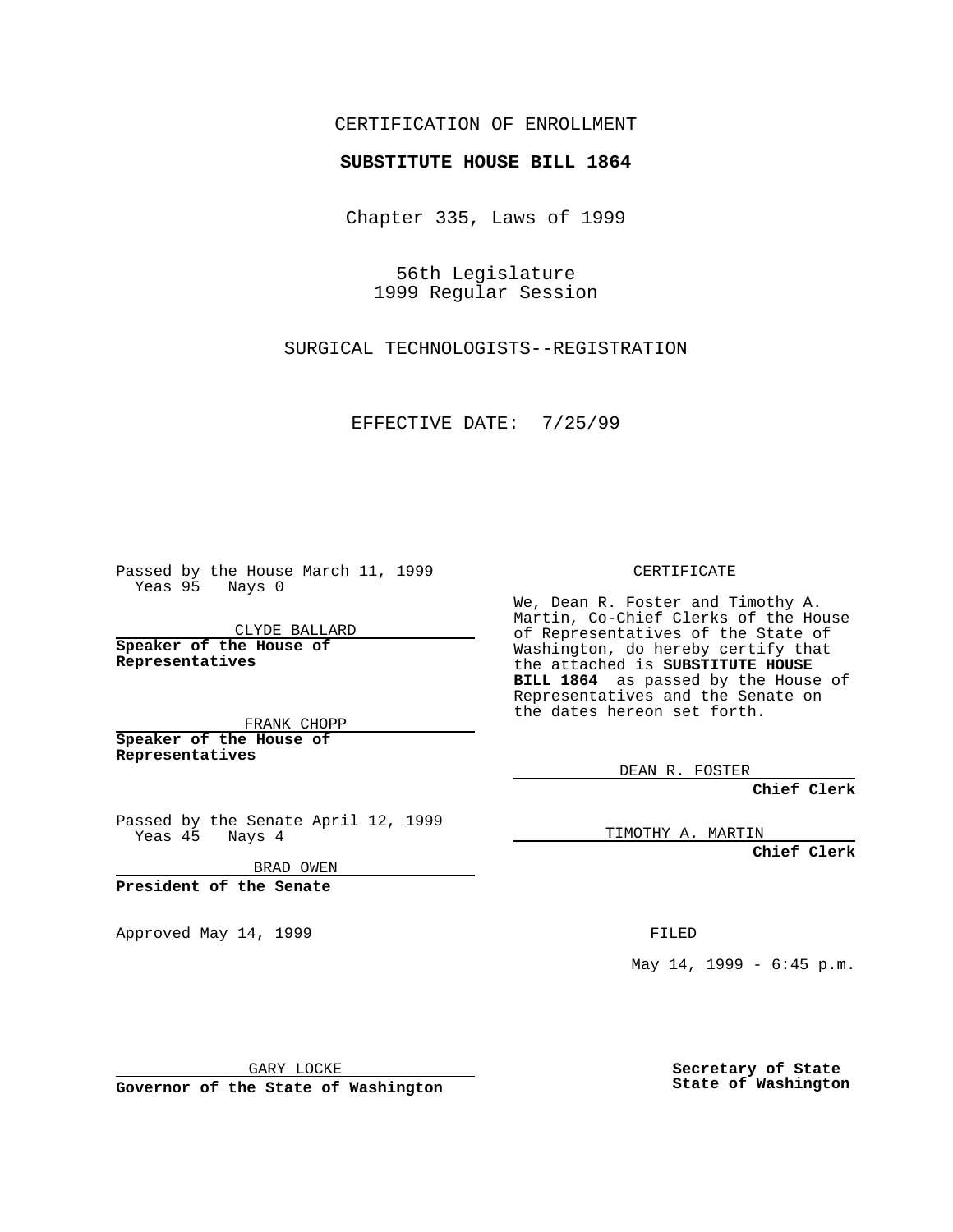## **SUBSTITUTE HOUSE BILL 1864** \_\_\_\_\_\_\_\_\_\_\_\_\_\_\_\_\_\_\_\_\_\_\_\_\_\_\_\_\_\_\_\_\_\_\_\_\_\_\_\_\_\_\_\_\_\_\_

\_\_\_\_\_\_\_\_\_\_\_\_\_\_\_\_\_\_\_\_\_\_\_\_\_\_\_\_\_\_\_\_\_\_\_\_\_\_\_\_\_\_\_\_\_\_\_

Passed Legislature - 1999 Regular Session

## **State of Washington 56th Legislature 1999 Regular Session**

**By** House Committee on Health Care (originally sponsored by Representatives Cody, Boldt, Campbell, Wood and Koster)

Read first time 03/02/1999.

1 AN ACT Relating to the registration of surgical technologists; 2 amending RCW 18.130.040; and adding a new chapter to Title 18 RCW.

3 BE IT ENACTED BY THE LEGISLATURE OF THE STATE OF WASHINGTON:

4 NEW SECTION. **Sec. 1.** The registration of surgical technologists 5 is in the interest of the public health, safety, and welfare.

6 NEW SECTION. **Sec. 2.** The definitions in this section apply 7 throughout this chapter unless the context clearly requires otherwise.

8 (1) "Department" means the department of health.

9 (2) "Secretary" means the secretary of health or the secretary's 10 designee.

 (3) "Surgical technologist" means a person, regardless of title, who is supervised in the surgical setting under the delegation of authority of a health care practitioner acting within the scope of his or her license and under the laws of this state.

15 NEW SECTION. **Sec. 3.** No person may represent oneself as a 16 surgical technologist by use of any title or description without being 17 registered by the department under the provisions of this chapter.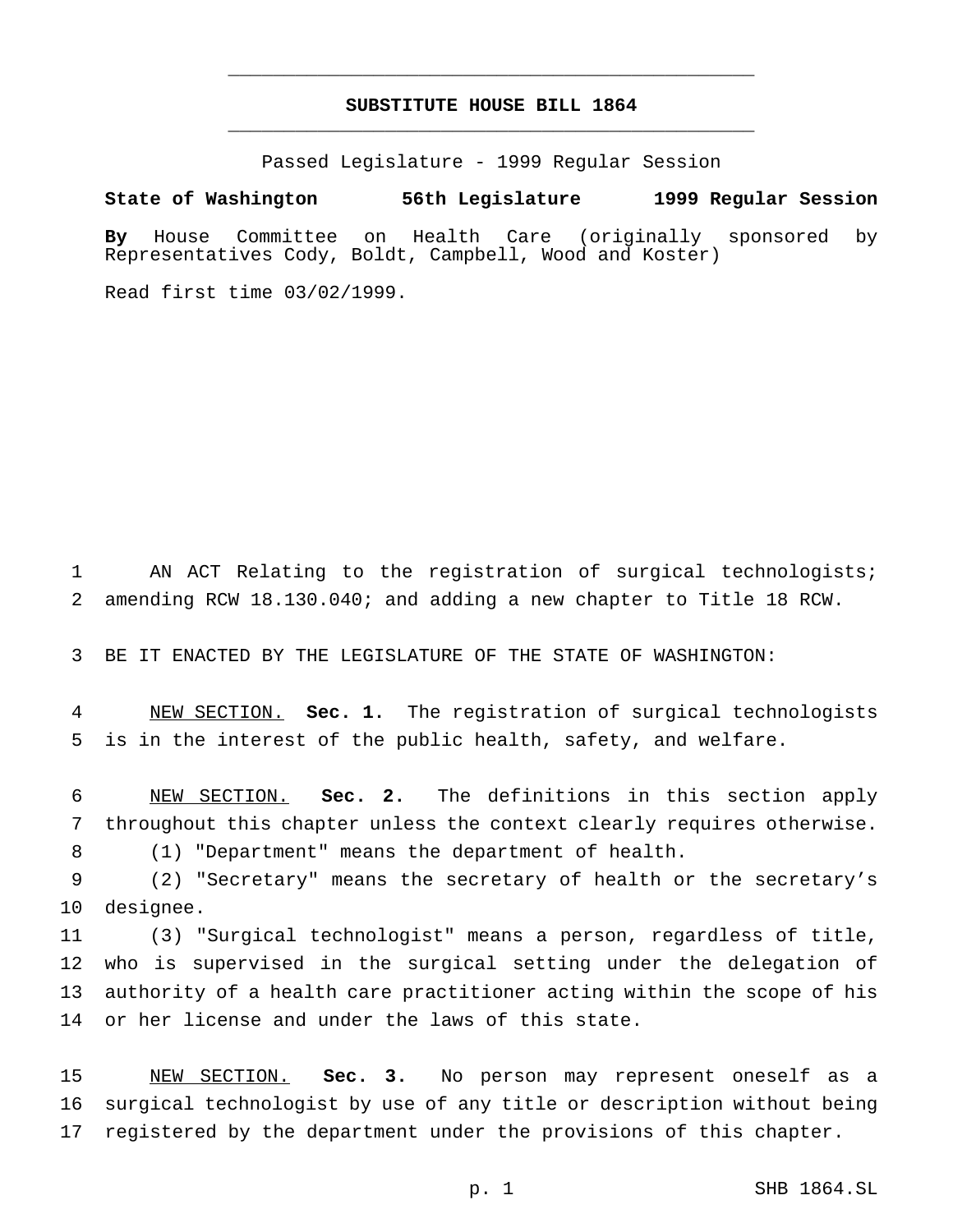NEW SECTION. **Sec. 4.** Nothing in this chapter may be construed to prohibit or restrict:

 (1) The practice of an individual licensed, certified, or registered under the laws of this state and performing services within his or her authorized scope of practice;

 (2) The practice by an individual employed by the government of the United States while engaged in the performance of duties prescribed by the laws of the United States;

 (3) The practice by a person who is a regular student in an educational program approved by the secretary, and whose performance of services is pursuant to a regular course of instruction or assignments from an instructor and under the general supervision of the instructor.

 NEW SECTION. **Sec. 5.** In addition to any other authority provided by law, the secretary has the authority to:

 (1) Adopt rules under chapter 34.05 RCW as required to implement this chapter;

 (2) Establish all registration and renewal fees in accordance with RCW 43.70.250;

 (3) Establish forms and procedures necessary to administer this chapter;

 (4) Register an applicant or deny registration based upon unprofessional conduct or impairment governed by the uniform disciplinary act, chapter 18.130 RCW;

 (5) Hire clerical, administrative, investigative, and other staff 25 as needed to implement this chapter; and

 (6) Maintain the official department record of all applicants and persons with registrations.

 NEW SECTION. **Sec. 6.** An applicant shall identify the name and address of the applicant and other information required by the secretary necessary to establish whether there are grounds for denial of a registration or conditional registration under chapter 18.130 RCW.

 NEW SECTION. **Sec. 7.** The secretary shall register an applicant on forms provided by the secretary. Each applicant shall pay a fee determined by the secretary under RCW 43.70.250. The fee shall accompany the application.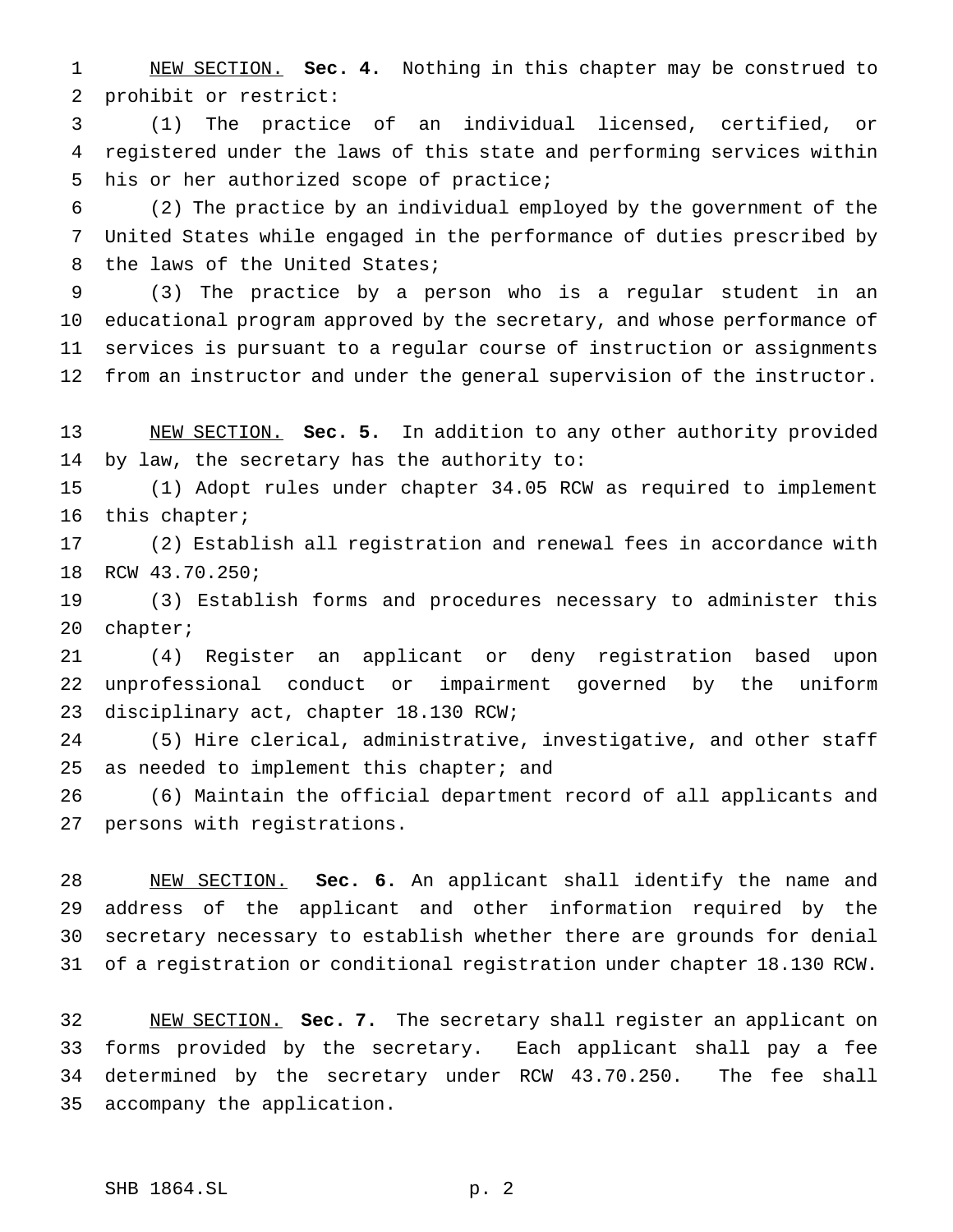NEW SECTION. **Sec. 8.** The secretary shall establish by rule the procedural requirements and fees for renewal of registration. Failure to renew shall invalidate the registration and all privileges granted by the registration.

 NEW SECTION. **Sec. 9.** The uniform disciplinary act, chapter 18.130 RCW, governs unregistered practice, the issuance and denial of registration, and the discipline of persons registered under this chapter. The secretary shall be the disciplining authority under this chapter.

 **Sec. 10.** RCW 18.130.040 and 1998 c 243 s 16 are each amended to read as follows:

 (1) This chapter applies only to the secretary and the boards and commissions having jurisdiction in relation to the professions licensed under the chapters specified in this section. This chapter does not apply to any business or profession not licensed under the chapters specified in this section.

 (2)(a) The secretary has authority under this chapter in relation to the following professions:

(i) Dispensing opticians licensed under chapter 18.34 RCW;

(ii) Naturopaths licensed under chapter 18.36A RCW;

(iii) Midwives licensed under chapter 18.50 RCW;

(iv) Ocularists licensed under chapter 18.55 RCW;

 (v) Massage operators and businesses licensed under chapter 18.108 RCW;

(vi) Dental hygienists licensed under chapter 18.29 RCW;

(vii) Acupuncturists licensed under chapter 18.06 RCW;

 (viii) Radiologic technologists certified and X-ray technicians registered under chapter 18.84 RCW;

 (ix) Respiratory care practitioners licensed under chapter 18.89 RCW;

(x) Persons registered or certified under chapter 18.19 RCW;

 (xi) Persons registered as nursing pool operators under chapter 18.52C RCW;

 (xii) Nursing assistants registered or certified under chapter 18.88A RCW;

(xiii) Health care assistants certified under chapter 18.135 RCW;

p. 3 SHB 1864.SL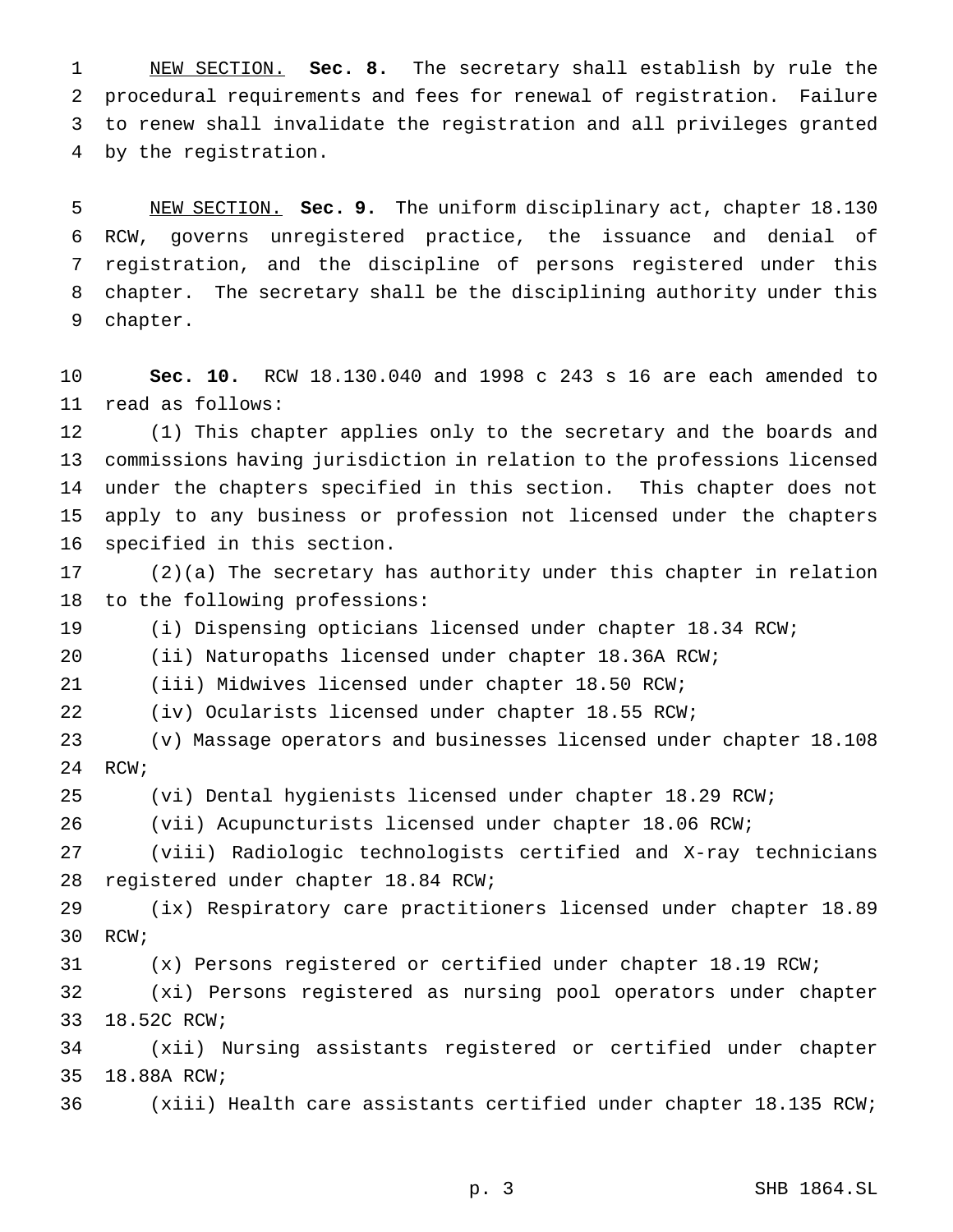(xiv) Dietitians and nutritionists certified under chapter 18.138 RCW; (xv) Chemical dependency professionals certified under chapter 18.205 RCW; (xvi) Sex offender treatment providers certified under chapter 18.155 RCW; (xvii) Persons licensed and certified under chapter 18.73 RCW or RCW 18.71.205; (xviii) Persons registered as adult family home providers and resident managers under RCW 18.48.020; 11 (xix) Denturists licensed under chapter 18.30 RCW; ((and)) 12 (xx) Orthotists and prosthetists licensed under chapter 18.200 RCW<sub>i</sub> and (xxi) Surgical technologists registered under chapter 18.--- RCW 15 (sections 1 through 9 of this act). (b) The boards and commissions having authority under this chapter are as follows: (i) The podiatric medical board as established in chapter 18.22 RCW; (ii) The chiropractic quality assurance commission as established in chapter 18.25 RCW; (iii) The dental quality assurance commission as established in chapter 18.32 RCW; (iv) The board of hearing and speech as established in chapter 18.35 RCW; (v) The board of examiners for nursing home administrators as established in chapter 18.52 RCW; (vi) The optometry board as established in chapter 18.54 RCW governing licenses issued under chapter 18.53 RCW; (vii) The board of osteopathic medicine and surgery as established in chapter 18.57 RCW governing licenses issued under chapters 18.57 and 18.57A RCW; (viii) The board of pharmacy as established in chapter 18.64 RCW governing licenses issued under chapters 18.64 and 18.64A RCW; (ix) The medical quality assurance commission as established in chapter 18.71 RCW governing licenses and registrations issued under chapters 18.71 and 18.71A RCW; (x) The board of physical therapy as established in chapter 18.74 RCW;